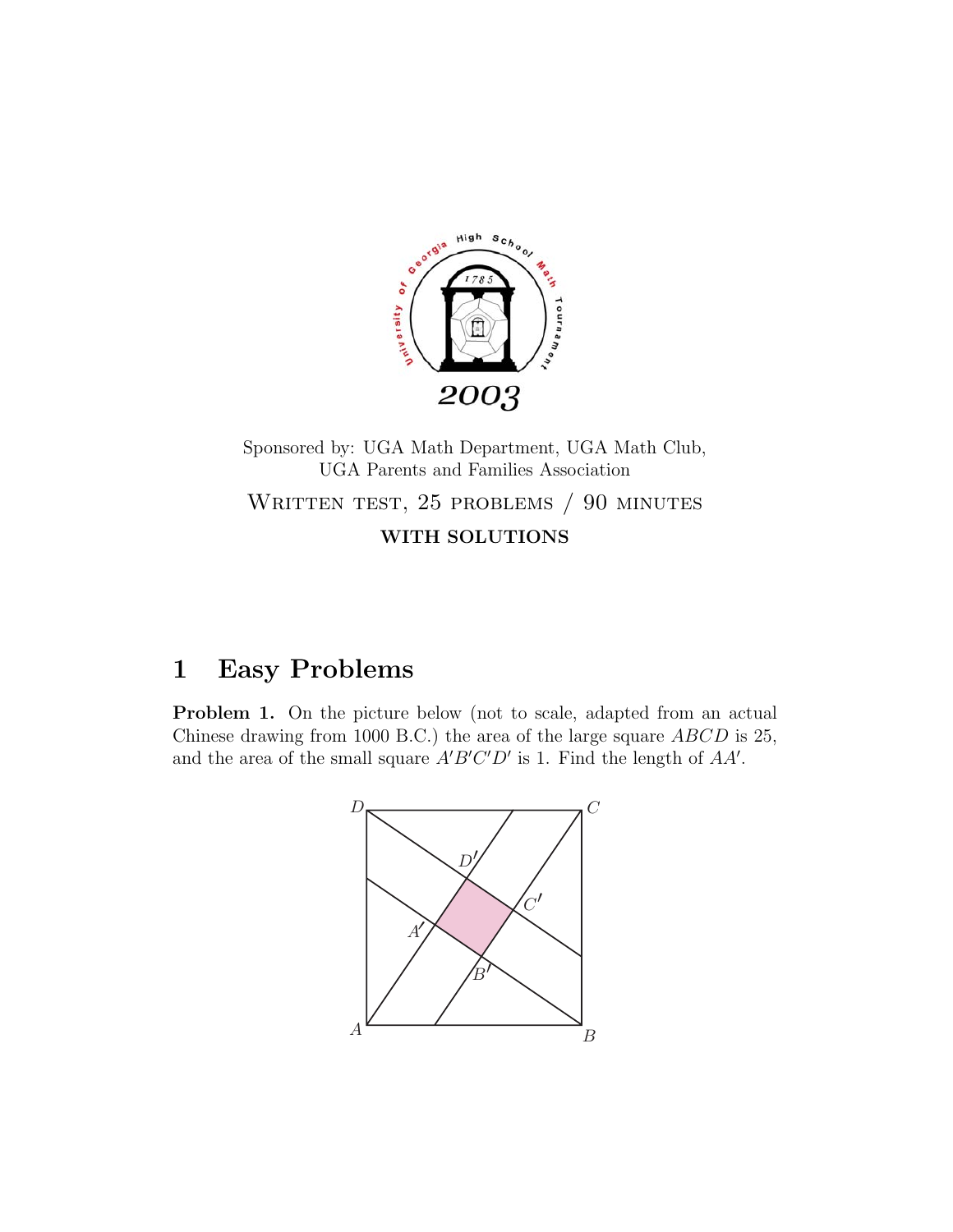(A) 1 (B) 2 (C)<sup> $\heartsuit$ </sup> 3 (D) 4 (E) None of the above

**Solution.** The side of the large square is 5, and that of the small square is 1. Denote  $AA'$  by x. The triangle  $ABA'$  is a right triangle; so by the Pythagorean theorem we have

$$
x^2 + (x+1)^2 = 5^2
$$

Then  $x = 3$  is an obvious solution (the other solution of this quadratic equation is negative).

(By the way, this Chinese drawing is claimed to represent the proof of the Pythagorean theorem dating many centruries before Pythagoras was born. Can you see the proof? This is not part of the problem.)

**Problem 2.** Of the first 3,000,000,000 positive integers, what portion is divisible by 2 but not by 3?

(A)  $1/6$  (B)<sup> $\circ$ </sup> 1/3 (C) 1/2 (D) 2/3 (E) None of the above

**Solution.** Half of these integers are divisible by 2 and two thirds of them are not divisible by 3. So the answer is

$$
\frac{1}{2} \times \frac{2}{3} = \frac{1}{3}
$$

**Problem 3.** How many two-digit numbers double when the two digits are interchanged?

(A) 1 (B) 2 (C) 3 (D) 4  $(E)^\heartsuit$  none

**Solution.** Let  $x = 10a + b$  be such a number. Then

.

$$
10b + a = 2(10a + b), \text{ i.e. } 19a = 9b
$$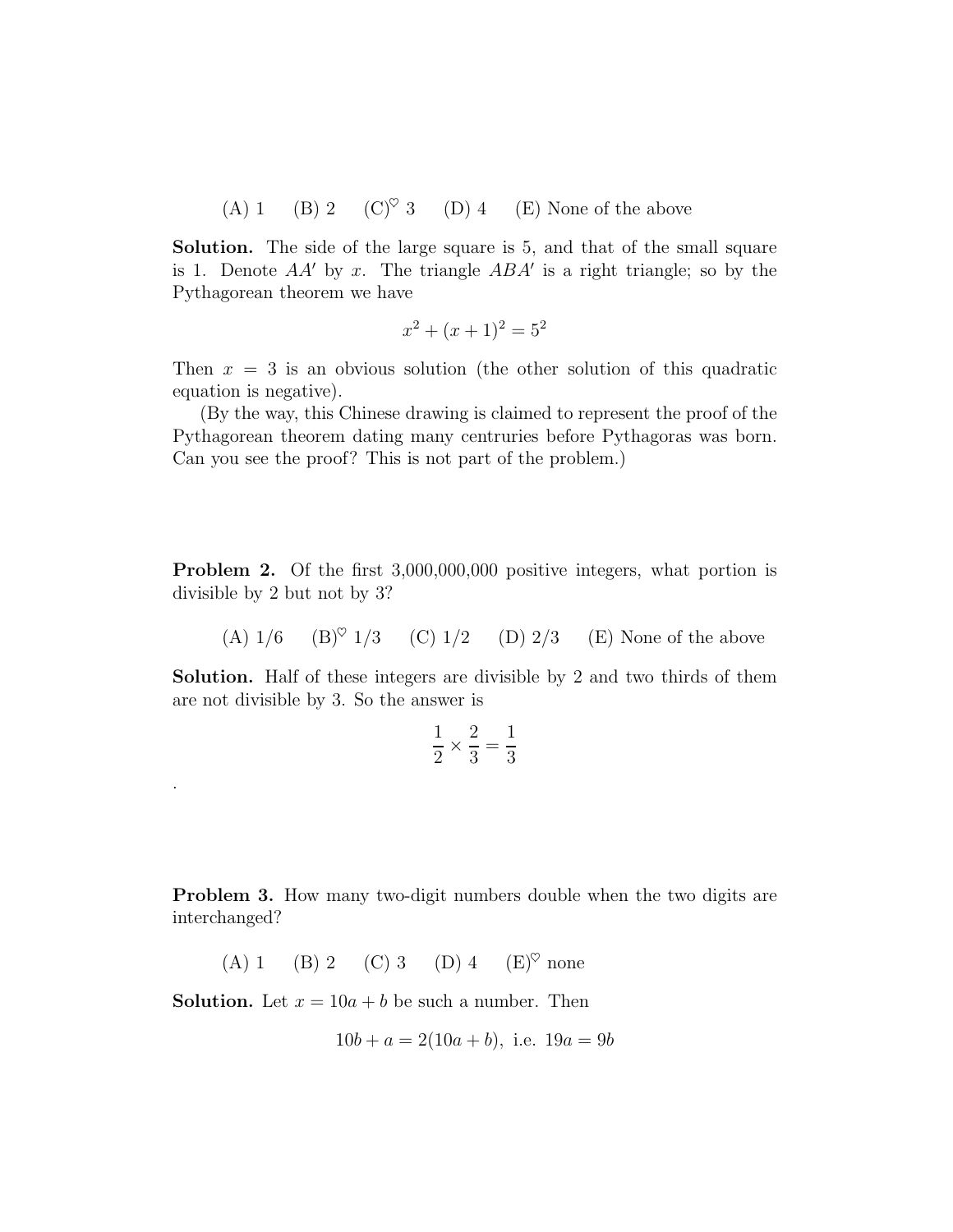This means that the digit b has to be divisible by 19, which is impossible.

**Problem 4.** Let x be the smallest positive integer which gives remainder 1 when divided by 2, remainder 2 when divided by 3, remainder 3 when divided by 4 and remainder 4 when divided by 5. What is the sum of the digits of x?

(A) 11 (B) 12 (C) 13 (D)♥ 14 (E) 15

**Solution.** Clearly,  $x + 1$  is the smallest positive integer which is divisible by 2,3,4 and 5. Hence,

$$
x + 1 = 3 \times 4 \times 5 = 60
$$
, and  $x = 59$ 

The sum of digits of x is  $5 + 9 = 14$ .

**Problem 5.** If the line  $y = mx + b$  with  $b > 0$  is tangent to the circle  $x^2 + y^2 = a^2$ , then

(A) 
$$
b = a^2(m^2 + 1)
$$
 (B)  $a = b\sqrt{m^2 + 1}$  (C)  $ab = m^2 + 1$   
(D)<sup>©</sup>  $b^2 = a^2(m^2 + 1)$  (E) not enough information

**Solution.** By similar triangles, we have

$$
\frac{a}{b} = \frac{x}{\sqrt{x^2 + b^2}} = \frac{x}{x\sqrt{m^2 + 1}} = \frac{1}{\sqrt{m^2 + 1}}.
$$

Therefore,  $b = a\sqrt{m^2 + 1}$ .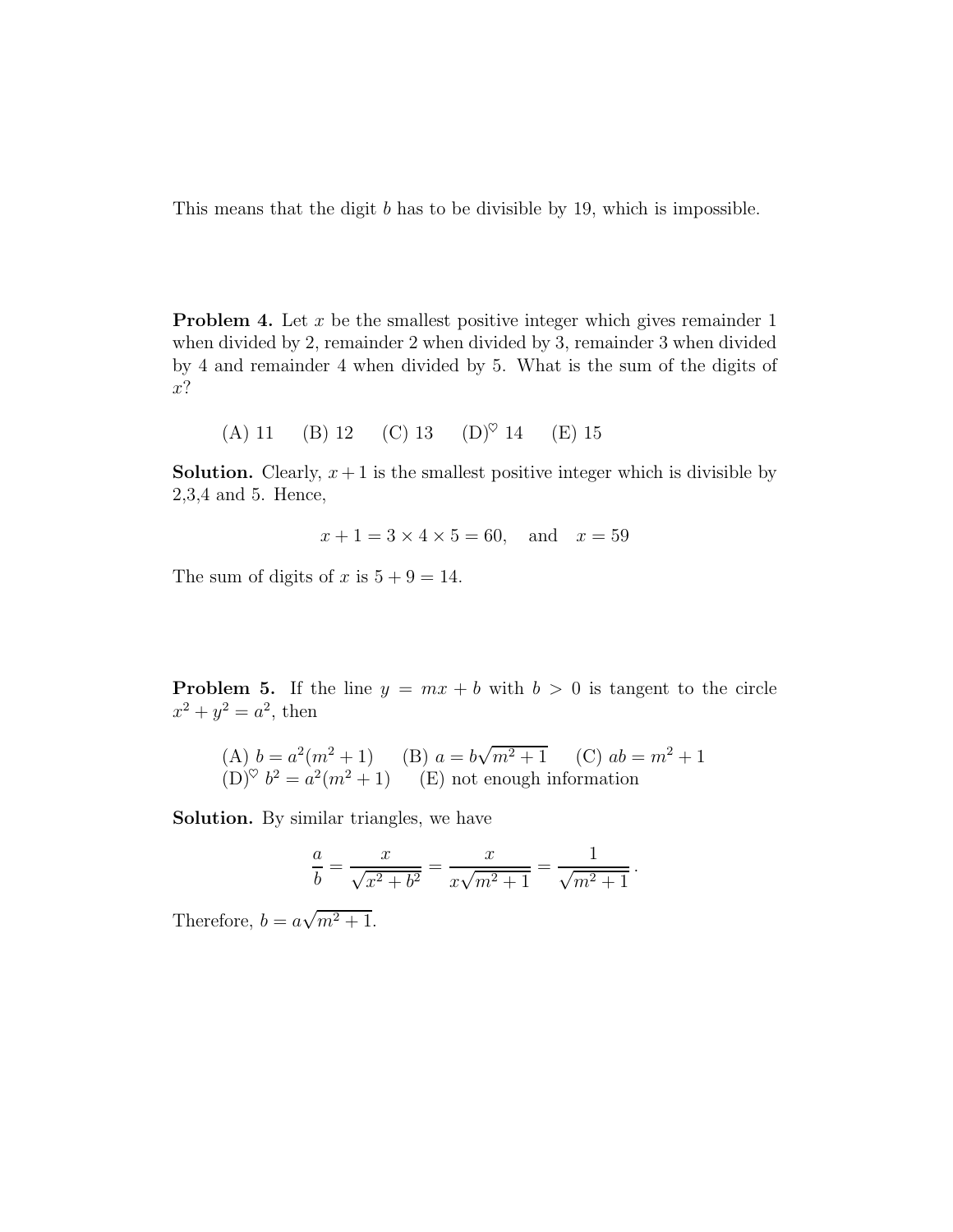

**Problem 6.** Suppose you are writing positive integers in a row, without blank spaces, like this:

```
123456789101112 ...
```
What will be the 1000th digit?

(A) 1 or 2 (B) $^\heartsuit$  3 or 4 (C) 5 or 6 (D) 7 or 8 (E) 9 or 0

**Solution.** The one-digit numbers  $1 - 9$  will take up 9 digits, and the two digit numbers 10 – 99 will take up  $90 \times 2 = 180$  digits. This leaves  $1000 - 9 - 180 =$ 811 digits for the three-digit numbers. We have  $811 = 270 \times 3 + 1$ , so the 1000th digit will be the first digit from the left in the 271st three-digit number. That number is  $100 + 271 - 1 = 370$ , and the digit is 3.

**Problem 7.** Find

 $1^2 + 2^2 + 3^2 + 4^2 + \cdots + 30^2$ (A) 465 (B) 7855 (C) 9402 (D)<sup> $\heartsuit$ </sup> 9455 (E) 13505

**Answer.** 9455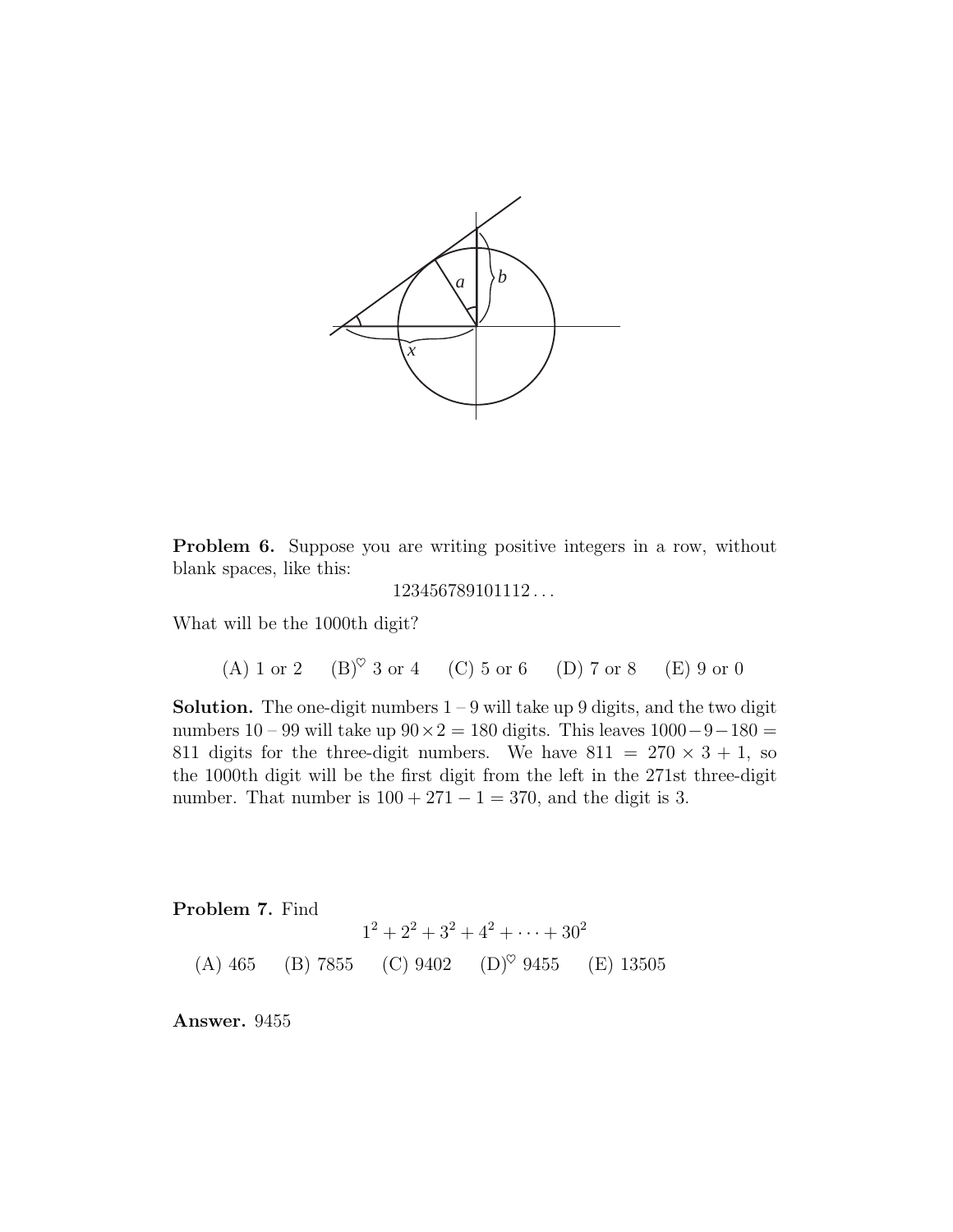**Solution.** Of course, if you know the formula

$$
1^{2} + 2^{2} + 3^{2} + 4^{2} + \dots + n^{2} = \frac{n(n+1)(2n+1)}{6}
$$

then you just plug in  $n = 30$  to obtain 9455. Even if you do not remember it, you can estimate the sum as

$$
\int_0^n x^2 dx = \frac{n^3}{3},
$$

which for  $n = 30$  gives 9000. You can also notice that it must be an odd number. That leaves only one choice.

**Problem 8.** A sphere is inscribed in a right circular cone with vertex angle 60◦. The ratio of the volume of the sphere to the volume of the cone is

(A)  $1/3$  (B)  $\sqrt{3}/4$  (C)<sup> $\heartsuit$ </sup> 4/9 (D)  $\sqrt{2}/3$  (E)  $1/2$ 

**Solution.** Say the sphere has radius 1. Let D be the point of contact of the sphere and cone, as pictured.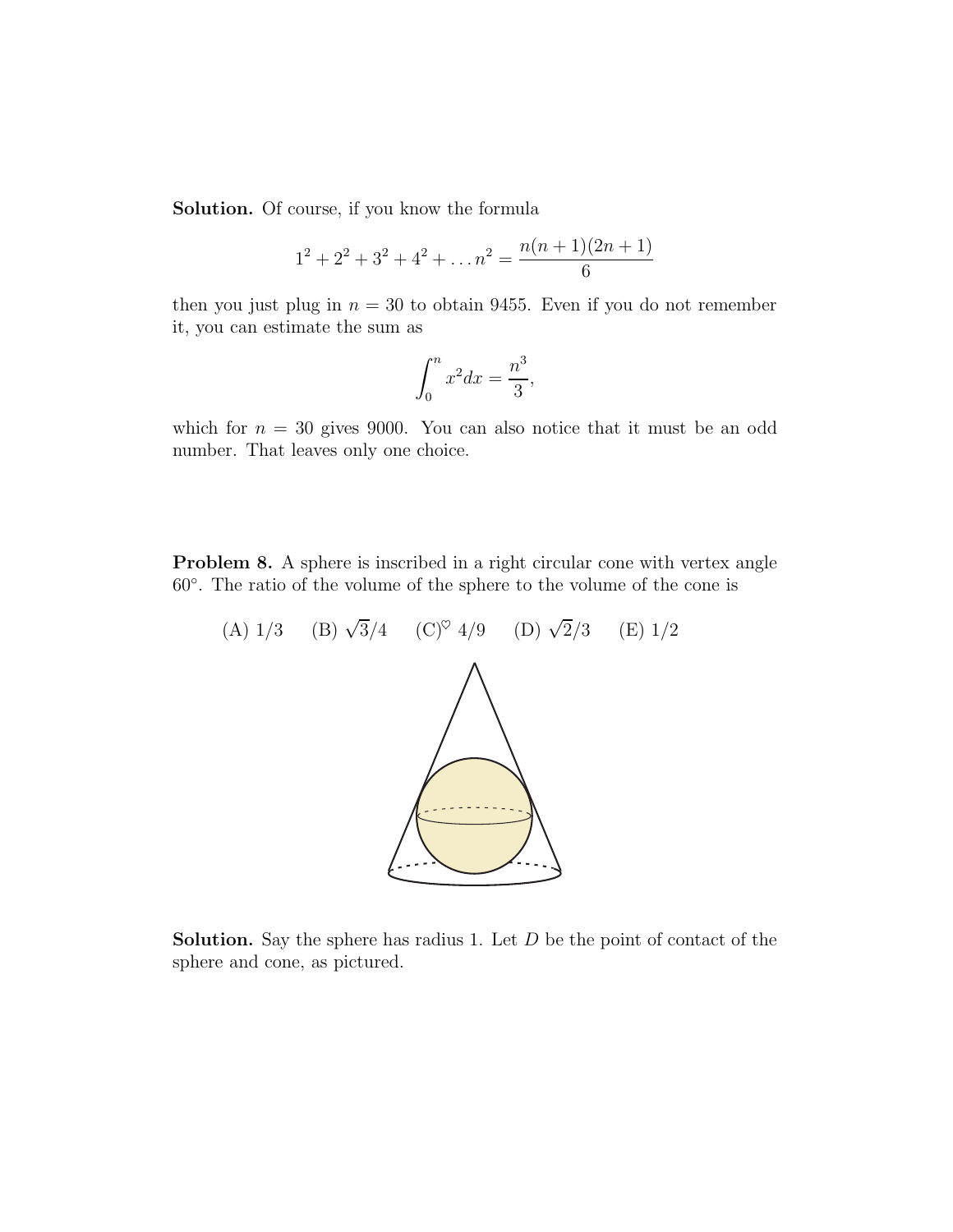

Then *OB* bisects  $\angle CBA = 60^\circ$ , and we have  $\angle ACB = \angle OBA = 30^\circ$ . Therefore,  $OC = 2$  and  $AB = \sqrt{3}$ , so

$$
\frac{\text{volume sphere}}{\text{volume cone}} = \frac{\frac{4}{3}\pi}{\frac{1}{3}\pi(\sqrt{3})^2(3)} = \frac{4}{9}.
$$

**Problem 9.** Alice, Bob, Charlie, Diane and Ed sit at a round table in random order. What is the probability that Alice and Bob are neighbors?

(A)  $1/8$  (B)  $1/4$  (C)  $1/6$  (D)<sup> $\circ$ </sup>  $1/2$  (E)  $2/3$ 

**Solution.** Fix Ed. Then we get the problem from the ciphering round about A,B,C and D in a line. So the probability is 1/2, as it was there.

Alternatively, fix Alice. Of all four places Bob can sit, two are adjacent to Alice, so there is a probability of  $2/4=1/2$  that Bob sits next to Alice.

**Problem 10.** If  $aaa_9 = bbb_{16}$  (the first numeral is in base 9 and the second one is in base 16) then  $a/b =$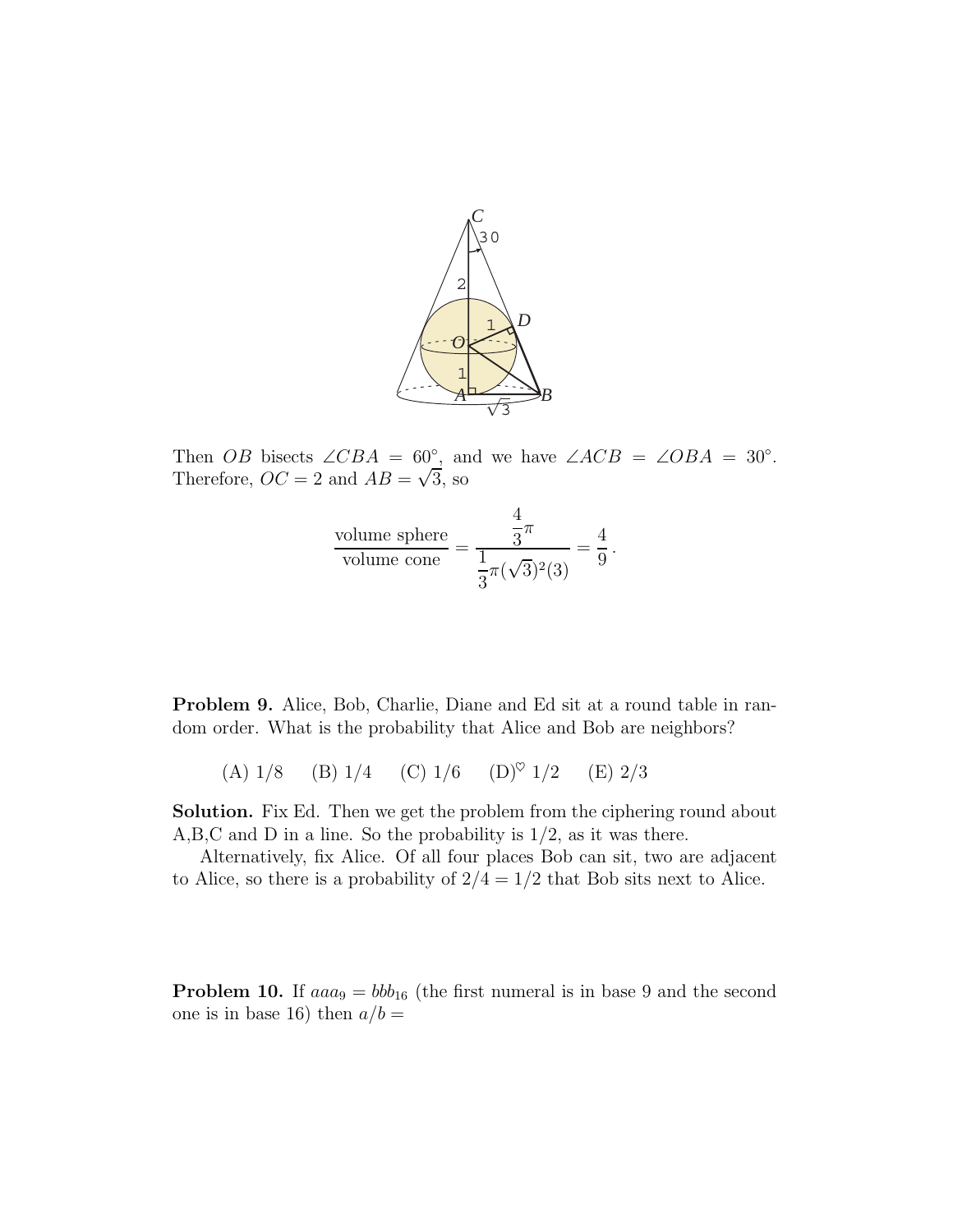(A) 1 (B) 2 (C)<sup> $\heartsuit$ </sup> 3 (D) 4 (E) None of the above

**Solution.**  $a(1+9+9^2) = b(1+16+16^2)$ , so  $91a = 273b$ , so  $a/b = 273/91 = 3$ .

**Problem 11.** Find  $\sqrt{x^2 - y^2}$  if x and y satisfy the following system of equations:

$$
x+y+\sqrt{x+y} = 72
$$
  

$$
x-y-\sqrt{x-y} = 30
$$

(A) 24 (B) 30 (C)<sup> $\heartsuit$ </sup> 48 (D) 72 (E) None of the above

**Solution.** The first equation is quadratic in  $\sqrt{x+y}$ . Solving it, we get  $\sqrt{x+y} = 8$  (or -9, which is impossible). Likewise, the second equation gives  $\sqrt{x-y} = 6$  (or -5). Therefore,

$$
\sqrt{x^2 - y^2} = \sqrt{x + y} \cdot \sqrt{x - y} = 8 \cdot 6 = 48.
$$

## **2 Medium Problems**

**Problem 12.** Among the following shapes of equal area, which one has the largest perimeter?

(A) circle  $(B)^{\heartsuit}$  triangle  $(C)$  square  $(D)$  regular pentagon (E) regular hexagon

**Solution.** It is widely known that a circle is "optimal", in the sense that it has the largest area for a given perimeter; hence the smallest perimeter for a given area. The closer a polygon is to the circle, the more "optimal" it is. Hence, the triangle is the least "optimal", and has the largest perimeter.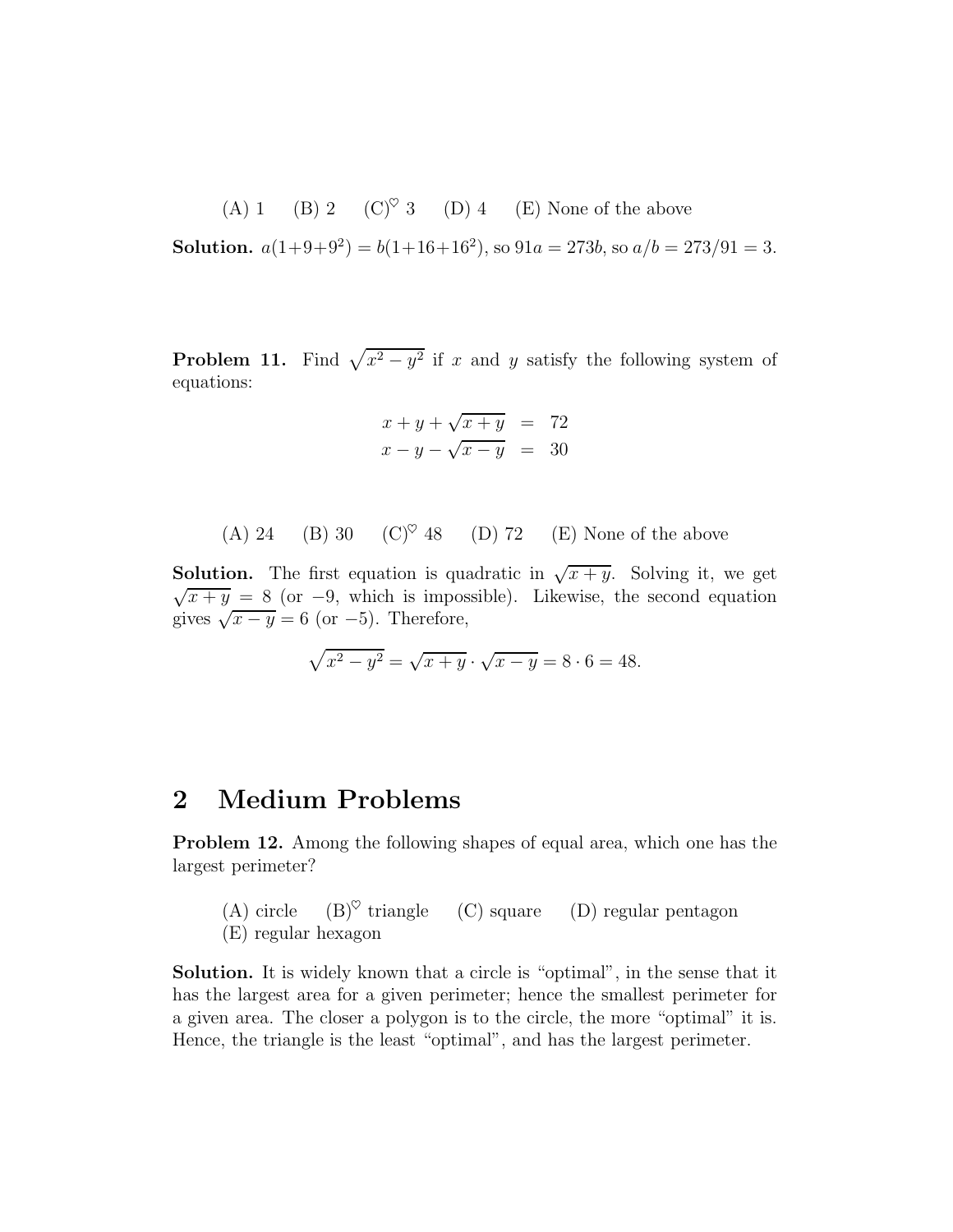**Problem 13.** Only one of the following numbers is prime. Which one?

 $(A)^\heartsuit$  19972003 (B) 19992003 (C) 20012003 (D) 20022003 (E) 20032003

**Solution.** 19992003 and 20022003 are divisible by 3, by applying the divisibility criterion: the sum of the digits is divisible by 3. 20012003 is divisible by 11: the alternating sum of the digits is divisible by 11. 20032003 is obviously divisible by 2003. This leaves only 19972003.

**Problem 14.** Let us play the following game. You have \$1. With every move, you can either double your money or add \$1 to it. What is the smallest number of moves you have to make to get to \$200?

(A) 6 (B) 7 (C) 8 (D)<sup> $\heartsuit$ </sup> 9 (E) It is impossible to get to \$200

**Solution.** Write 200 in the binary system: 11001000. Starting with 1, with every move you can either write a  $0$  at the end, or add  $1$  — and if the last binary digit is 0, that will make it into 1. Clearly, you can get to any binary number in this way.

Now, look at the following quantity: the number of digits  $+$  the number of 1's. With every "good" move as above, this quantity increases by one. With every "bad" move (adding 1 when the last digit is 1), this quantity does not increase by more than one. Therefore, the minimal number of moves is  $(8+3)-(1+1)=9.$ 

**Problem 15.** You repeatedly throw a coin. What is the probability that heads comes up three times before tails comes up twice?

(A)  $1/16$  (B)  $3/16$  (C)<sup> $\degree$ </sup> 5/16 (D)  $1/2$  (E) None of the above

**Solution.** Everything will be decided after we know the results of the first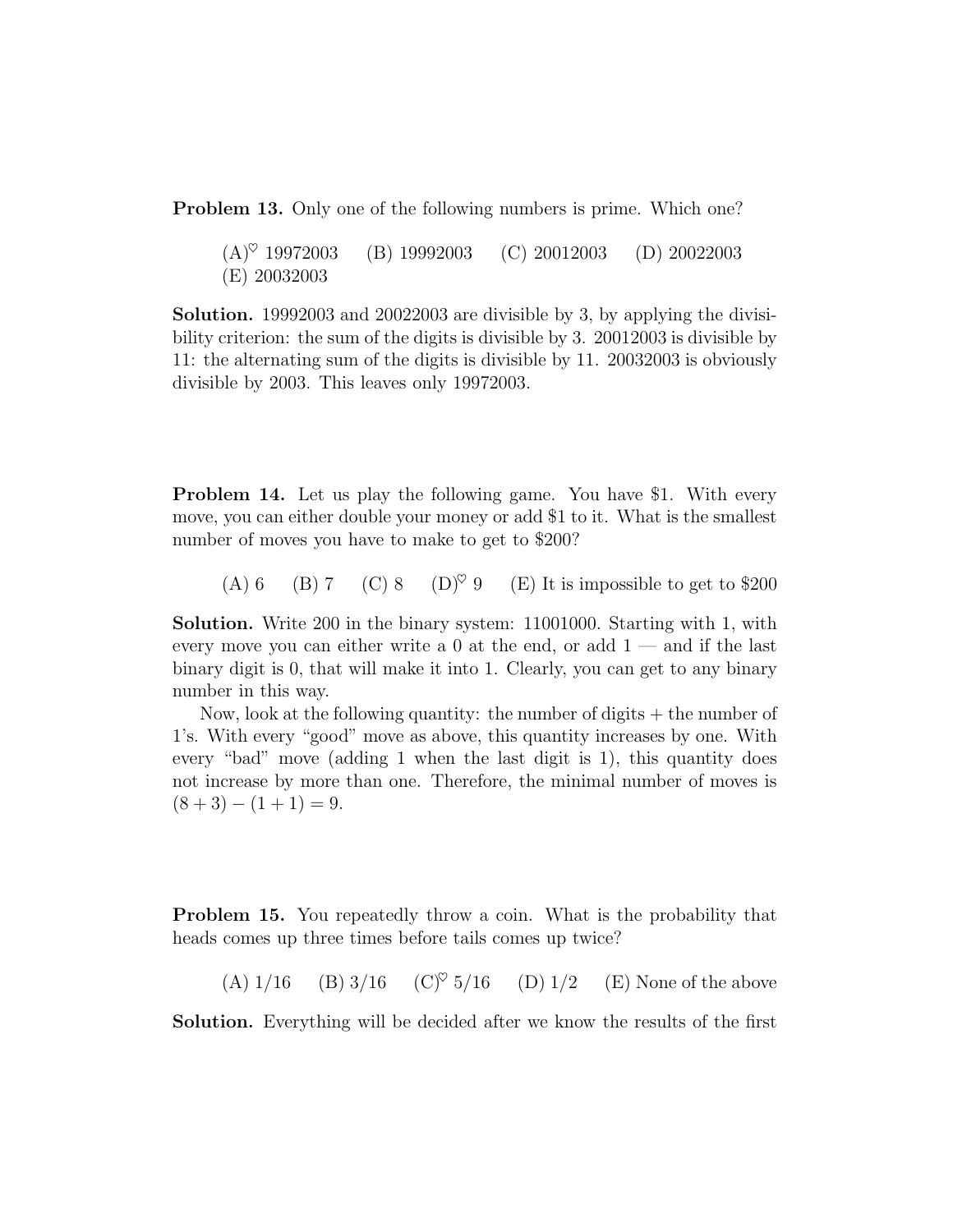4 throws. Of the  $2^4 = 16$  possibilities, there are 5 that satisfy our condition: HHHH, HHHT, HHTH, HTHH, THHH.

**Problem 16.** A ball is shot from a corner of a square billiard table with a side 1. It bounces 3 times off the walls and then falls into a corner. What is the greatest distance it could have possibly traveled?

(A) 
$$
\sqrt{13}
$$
 (B) 4 (C)<sup>°</sup>  $\sqrt{17}$  (D) 5 (E) None of the above

**Solution.** Draw the rectangular grid with lines at distance 1 from each other. The path of a billiard ball corresponds to a straight line from point  $(0, 0)$  to point  $(m, n)$  with positive integral m and n so that:

- 1. It does not pass through other points with integral coefficients that is equivalent to requiring that  $m, n$  are relatively prime.
- 2. It crosses the lines 3 times that is equivalent to the condition  $(m-1) + (n-1) = 3$ , i.e.  $m + n = 5$ .

One has the following possibilities for  $m$  and  $n$ .

$$
m + n = 4 + 1 = 3 + 2 = 2 + 3 = 1 + 4
$$

The maximal distance is  $\sqrt{4^2 + 1^2} = \sqrt{17}$ .

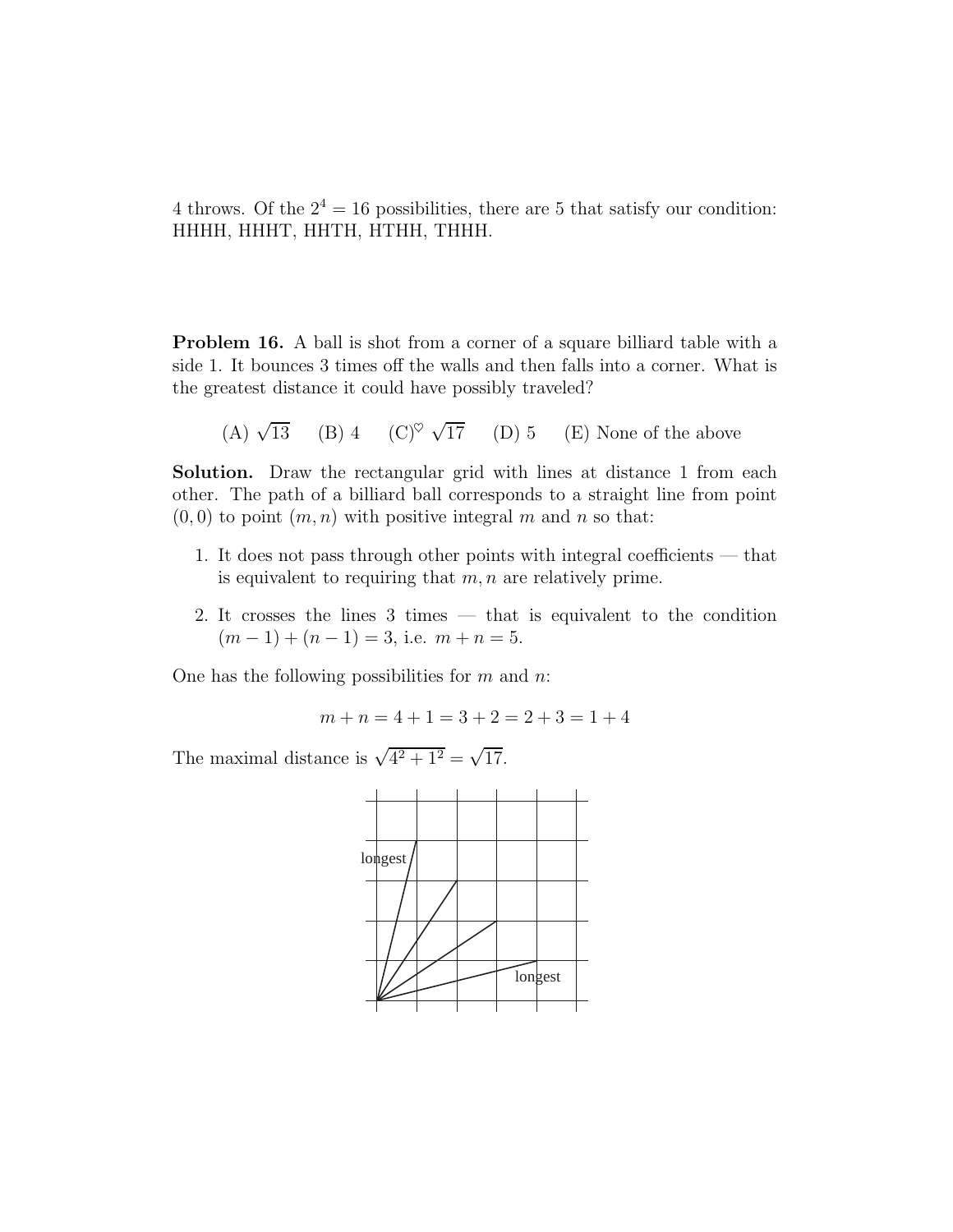**Problem 17.** If  $a + b = 1$  and  $a^3 + b^3 = 4$ , then  $a^4 + b^4 =$ 

(A) 1 (B) 3 (C) $\degree$  7 (D) 9 (E) none of the above

**Solution.** Since  $a^3 + b^3 = (a + b)^3 - 3ab(a + b)$ , we conclude that  $ab = -1$ . Therefore,

$$
a4 + b4 = (a + b)4 - (4a3b + 6a2b2 + 4ab3)
$$
  
= (a + b)<sup>4</sup> - ab(4(a + b)<sup>2</sup> - 2ab)  
= 1 + (4 + 2) = 7.

(Alternatively, once we know  $ab = -1$ , from  $a^3 + b^3 = (a + b)(a^2 - ab + b^2)$ we conclude that  $a^2 + b^2 = 3$ , and so  $a^4 + b^4 = (a+b)(a^3 + b^3) - ab(a^2 + b^2) =$  $4 + 3 = 7.$ 

**Problem 18.** The length of the chord AB is 4. Find the area of the shaded region.



(A)  $\pi/2$  (B)  $\pi$  (C)  $\pi + 1$  (D)<sup> $\heartsuit$ </sup> 2 $\pi$  (E) None of the above

**Solution.** Let the radii of the two small circles be  $r$  and  $s$ . Then the radius of the large circle is  $r + s$ .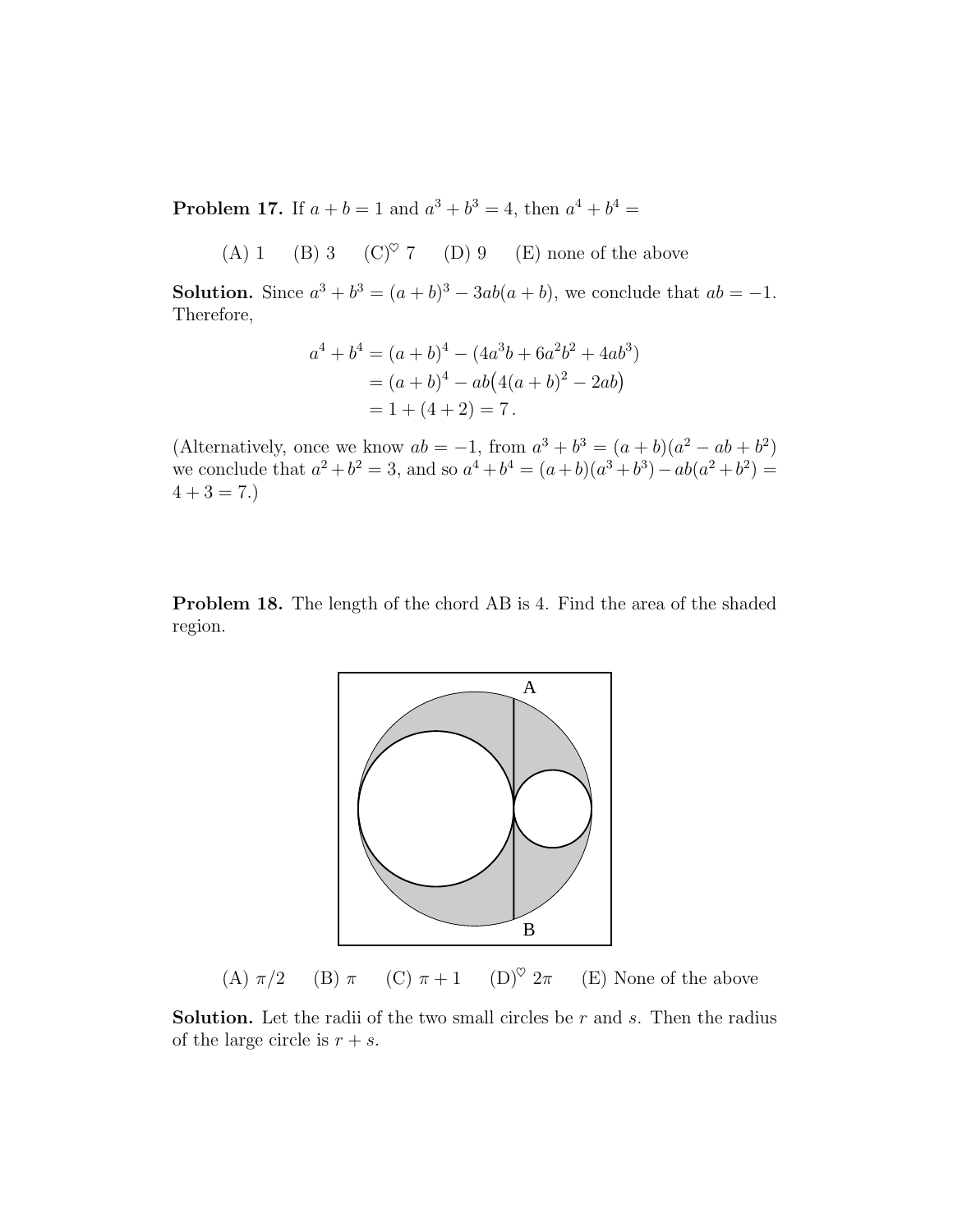

Computing the power of point  $T$ ,

$$
AT \cdot TB = 2 \cdot 2 = 2r \cdot 2s \qquad \Rightarrow \qquad rs = 1
$$

We wish to find

$$
\pi ((r + s)2 - r2 - s2) = 2\pi rs = 2\pi.
$$

(Alternatively, drawing the radius of the large circle to A, the Pythagorean Theorem gives  $(r - s)^2 + 4 = (r + s)^2$ , so  $rs = 1$ .)

**Problem 19.** There are 120 permutations of the word **BORIS**. Suppose these are arranged in alphabetical order, from BIORS to SROIB. What will be the 60th permutation?

(A) ORSIB (B) OSBIR  $(C)^\heartsuit$  OISRB (D) OBSIR (E) OIBRS

## **Solution.**

$$
60 = 2 \cdot 24 + 2 \cdot 6 = 2 \cdot 4! + 2 \cdot 3!
$$

This means that by the 60th permutation we will go through all 4! combinations starting with letter B, and 4! combinations starting with letter I. Hence, the first letter will be O.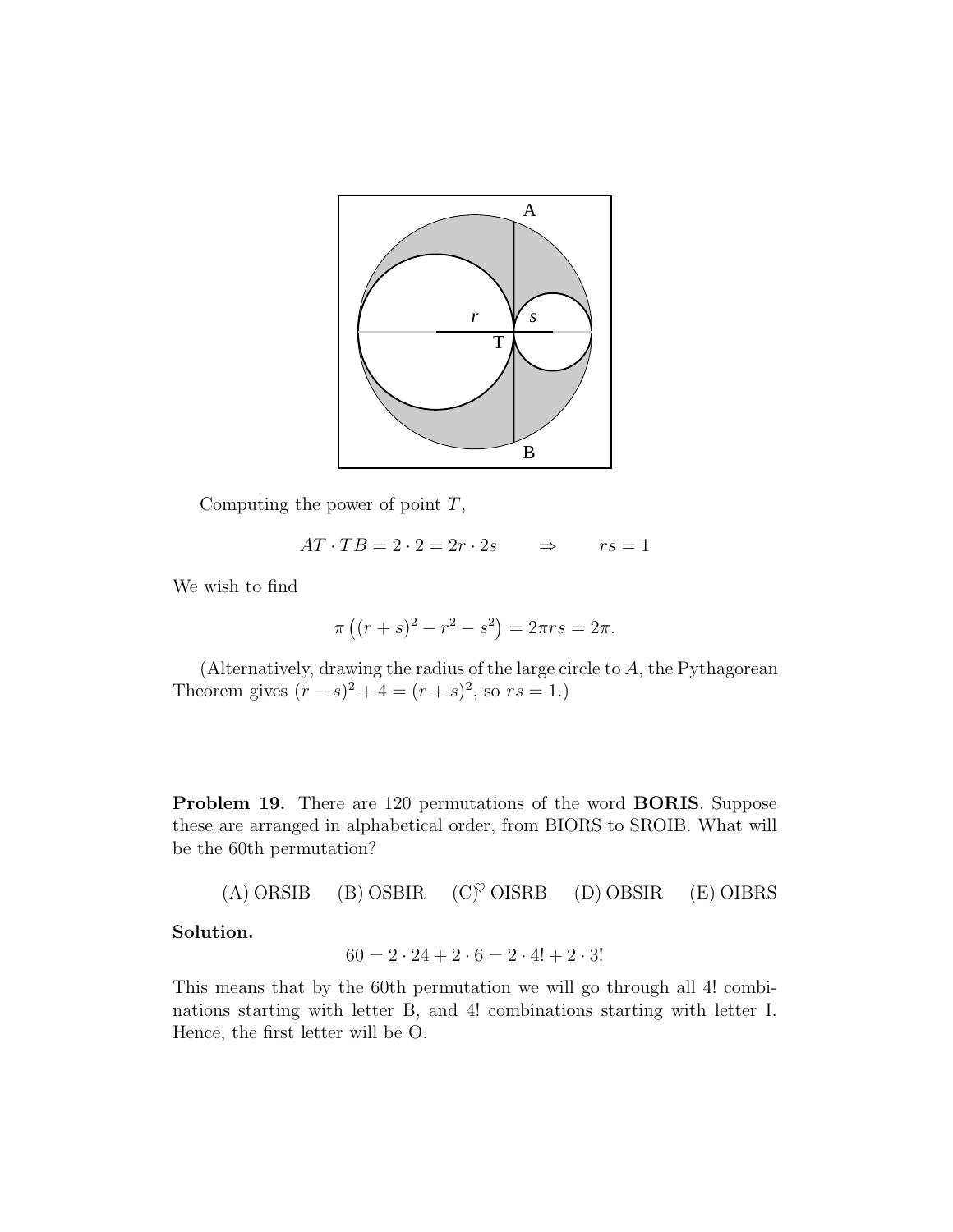Likewise, for the remaining letters BIRS, we will go through all combinations starting with B, and the 60th permutation will be the last combination starting with I, that is ISRB. So, the combination we are looking for is OISRB.

**Problem 20.** How many times during a 24-hour day are the hour hand and the minute hand of a watch perpendicular to each other? (For example, this is true at 3 a.m.).

(A) 4 (B) 22 (C) 24 (D)<sup> $\heartsuit$ </sup> 44 (E) 48

**Solution.** We will find the number for the period of 12 hours and then multiply the answer by two to get the answer for the 24-hour day.

Let  $0 \leq x < 12$  represent the hours (it need not be integral, e.g., 1 hour 25 minutes means that  $x = 1\ 25/60$ . Then the minute hand points at  $y = 12x$ mod 12. Our condition says that

$$
12x = x + 3 \mod 12
$$
 or  $12x = x - 3 \mod 12$   
 $11x = 3 \mod 12$  or  $11x = -3 \mod 12$ 

Each of these equations has exactly 11 solutions separated by  $12/11$ . So, there are 22 occurrences during the 12 hours, and 44 during the day.

## **3 Hard Problems**

**Problem 21.** A (very long) piece of paper is folded, as pictured, bringing the right bottom corner to the left edge of the paper. If the width of the paper is  $a$ , and the length folded over is  $x$ , as marked in the picture, then the length of the crease is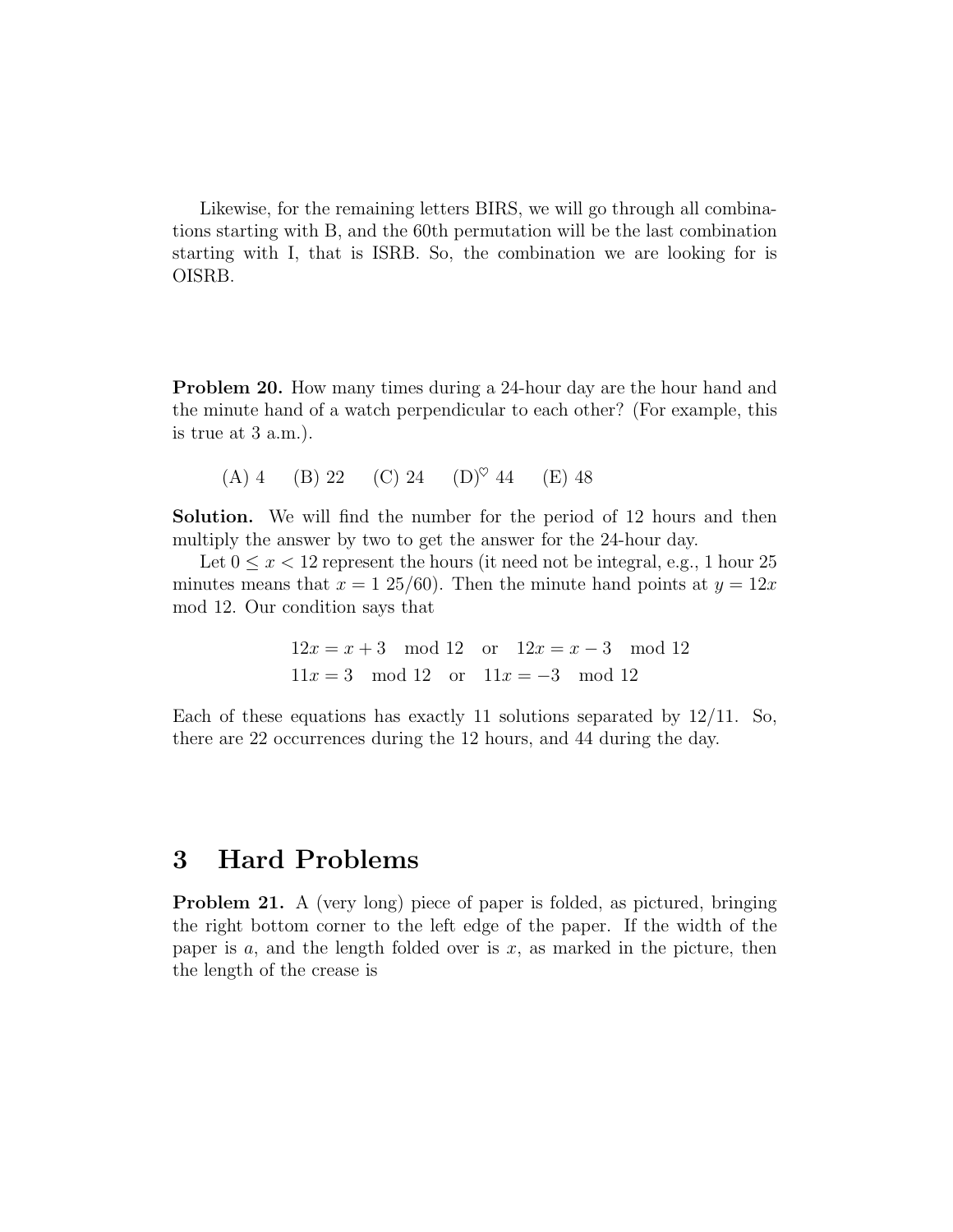

(A) 
$$
\frac{ax\sqrt{2}}{2x - a}
$$
 (B)  $x\sqrt{2}$  (C)  $\frac{x\sqrt{2a}}{\sqrt{2a - x}}$   
(D)  $x^2\sqrt{6}\sqrt{4x^2 - a^2}$  (E)<sup>o</sup>  $\sqrt{\frac{2x^3}{2x - a}}$ 

**Solution.** As pictured,  $\sin \theta = \frac{x}{L}$  and  $\cos 2\theta = \frac{a-x}{x} = \frac{a}{x} - 1$ . From  $\cos 2\theta = 1 - 2\sin^2 \theta$  we obtain

$$
\frac{a}{x} - 1 = 1 - 2\frac{x^2}{L^2}, \quad \text{and so} \quad L^2 = \frac{2x^3}{2x - a}.
$$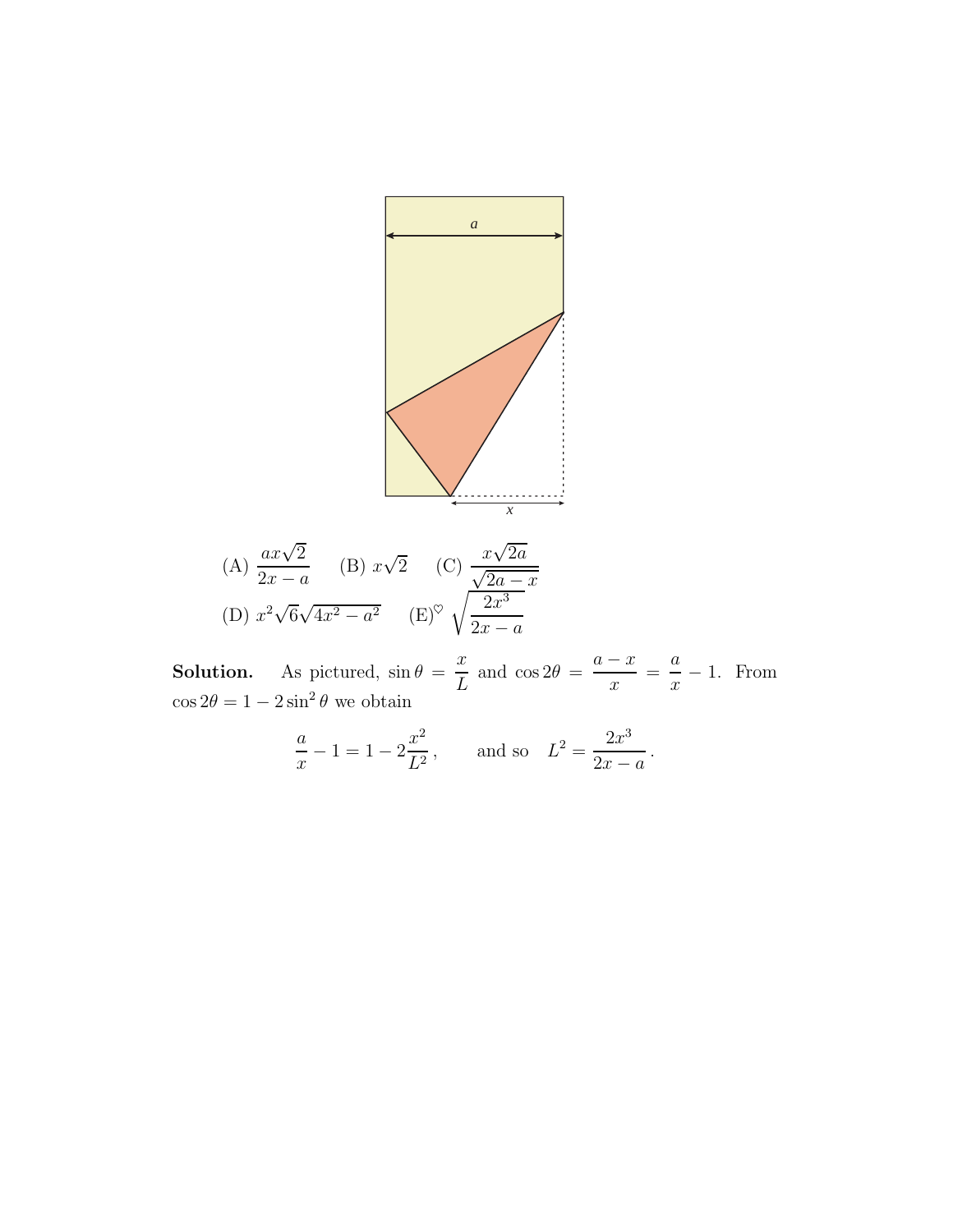

**Problem 22.** Among the numbers 2000, 2001, 2002, 2003, how many can be written in the form  $n^2 + m^2$  for some integers n and m?

(A) 0  $(B)^\heartsuit$  1 (C) 2 (D) 3 (E) 4

**Solution.** 2000 =  $1600 + 400 = 40^2 + 20^2$ . The other numbers cannot be written as sums of two squares. For 2003, look at squares modulo 4. A square  $n^2$  modulo 4 is either 0 or 1. Hence,  $n^2 + m^2$  is either 0 (and then it has to be divisible by 4) or 1 or 2. But 2003 equals 3 modulo 4.

For 2001, do the same modulo 3. A square  $n^2$  equals either 0 or 1 modulo 3. So,  $n^2 + m^2$  is either 0 (and then it is divisible by 9) or 1 or 2. The number 2001 equals 0 modulo 3 but is not divisible by 9.

The number 2002 is the hardest, but the same argument works if we do it modulo 11.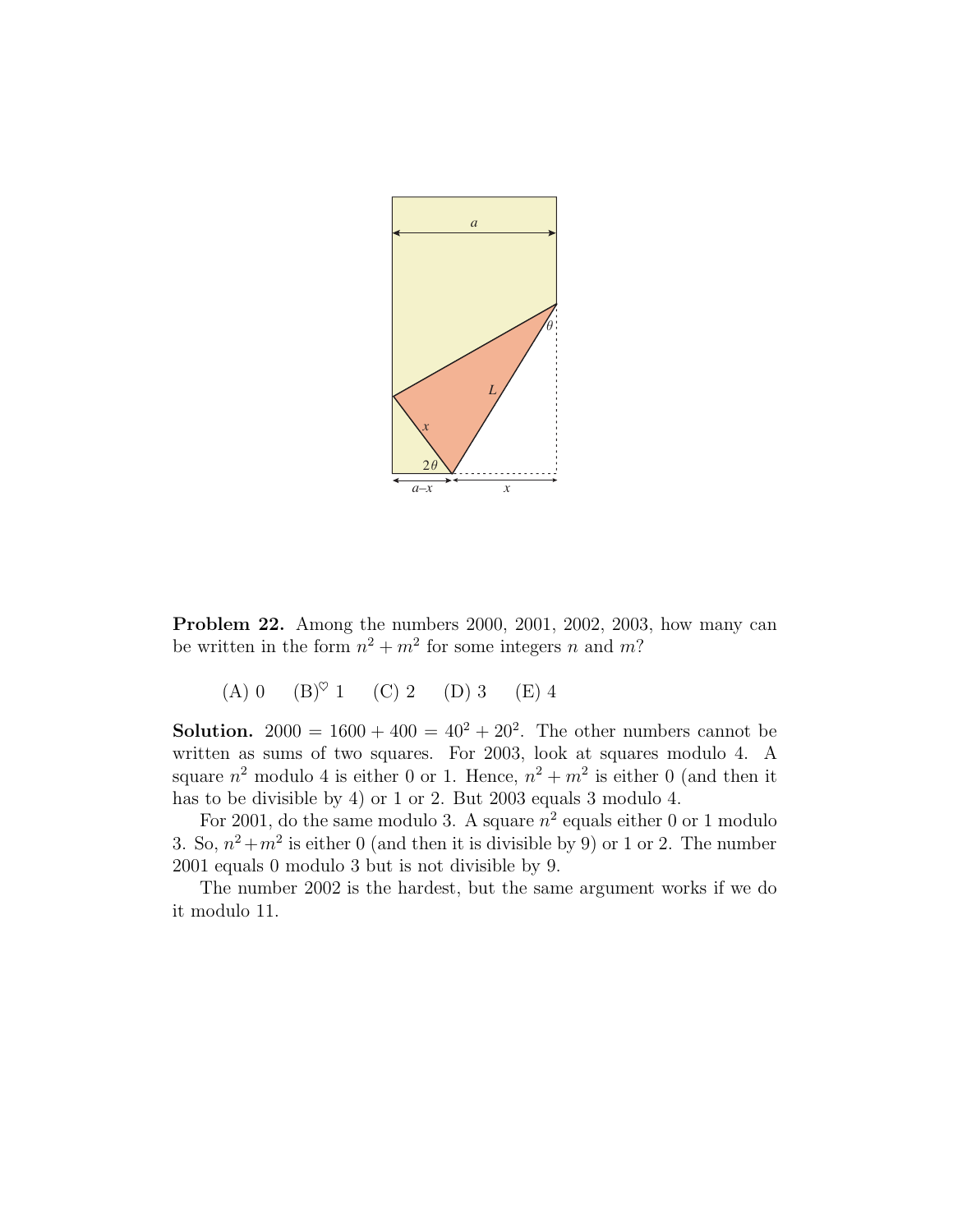**Problem 23.** What is the number of pairs  $(x, y)$  of integers satisfying

$$
x^{2} + y^{2} \le 100 ?
$$
  
(A) 101 (B) 179 (C) 297 (D)° 317 (E) 361

**Solution.** We are looking for the number of points  $(x, y)$  with integer coordinates inside a circle of radius 10. This is approximately the area of the circle. Hence, we expect to get approximately  $\pi 10^2 \approx 314$  pairs. The number 317 is by far the closest to this.

**Problem 24.** Find out how many numbers in the 100th row of the Pascal triangle (the one starting with  $1, 100, \ldots$ ) are not divisible by 3.

(A) 4 (B)♥ 12 (C) 27 (D) 32 (E) None of the above

**Solution.** We need to find the number of coefficients in the polynomial

$$
(1+x)^{100} = 1 + {100 \choose 1}x + {100 \choose 2}x^2 + \dots + x^{100}
$$

which are not equal to 0 modulo 3. Note that modulo 3 one has

$$
(1+x)^3 = 1 + 3x + 3x^2 + x^3 \equiv 1 + x^3
$$

(this is called Freshman's Dream sometimes, or the high school student's binomial theorem), and so also

$$
(1+x)^9 \equiv (1+x^3)^3 \equiv 1+x^9,
$$

etc, for any power of 3. Now,  $100 = 81 + 2 \cdot 9 + 1$ . Therefore, modulo 3 one has

$$
(1+x)^{100} = (1+x)^{81} ((1+x)^9)^2 (1+x) = (1+x^{81})(1+2x^9+x^{18})(1+x)
$$

In this product all  $2 \cdot 3 \cdot 2 = 12$  powers of x are different (because every integer can be written in base 3 in a unique way), and the coefficients are all nonzero modulo 3. So, the answer is 12.